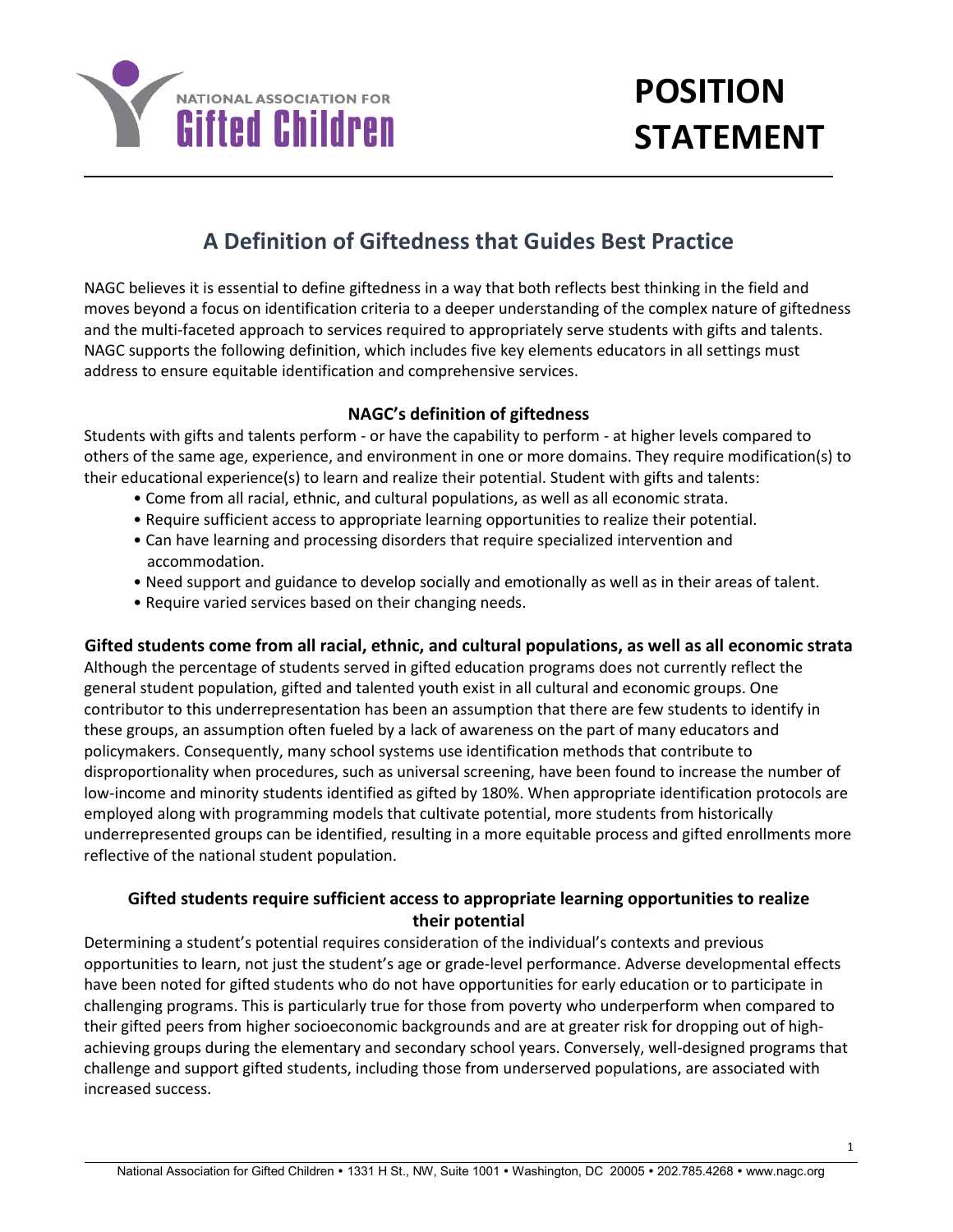## **Gifted students can have learning and processing disorders that require specialized intervention and accommodation**

Some students who are gifted and talented may also have a disability or mental health diagnosis in one or more domains, e.g., Attention Deficit Hyperactivity Disorder, dyslexia, dysgraphia, or Autism Spectrum Disorder. Being twice-exceptional may negatively impact gifted education identification and opportunity to foster talents, as well as psychosocial functioning. Twice-exceptional students' area(s) of disability often impact performance on academic tests that is commensurate to their advanced abilities and potential. Accurate identification of both talent and disability domains is crucial to guide appropriate psychological and educational planning. Despite variability in recommended strategies for addressing specific domains of talent and/or disability, research supports the adoption of a strengths-based, talent-focused approach with twiceexceptional students both in and out of the classroom.

## **Gifted students need support and guidance to develop socially and emotionally as well as in their area of talent**

Socio-emotional development may lag intellectual development. Thus, it is crucial that gifted education professionals and parents of students with gifts and talents promote well-rounded development and the pursuit of self-actualization. Further, qualities such as emotion regulation, social skills, willingness to take strategic risks, ability to cope with challenges and handle criticism, confidence, self-perceptions, and motivation should be developed, as they may differentiate those individuals who move to increasingly higher levels of talent development from those who do not. These qualities should be further differentiated based on the domain of talent and the stage of talent development.

#### **Gifted students require varied services based on their changing needs**

Students with gifts and talents have needs along a continuum as well as in a diverse range of domains, both cognitive and affective. Needs also differ among gifted students within domains based on their readiness for more advanced content. The services that students receive should reflect a match between both their current achievement levels or potential and instruction that addresses their immediate and future needs. The goal of services should be to alleviate a need that would otherwise go unmet. Because students' needs and educational environments change over time, gifted education services must change as well.

#### **Summary**

Ensuring equity and success in gifted education programs requires effort. Those efforts begin with embracing a definition of giftedness that clarifies not only our understanding of the construct, but also how schools and school systems respond to this definition. Specifically, NAGC recommends that schools, school systems, and other education providers:

- Employ appropriate identification protocols and programming models that cultivate potential in order to identify more gifted students from historically underrepresented groups.
- Provide access to challenging learning opportunities for all students, especially those who are more likely to be overlooked, so that emerging talents may be recognized and developed.
- Commit to accurate identification of both talent and disability domains for twice-exceptional students; adopt a strengths-based, talent-focused approach in and out of the classroom.
- Educate teachers and parents on strategies for supporting the socio-emotional development of gifted students.
- Develop a range of varied gifted education services to address the diverse and changing needs of students with gifts and talents.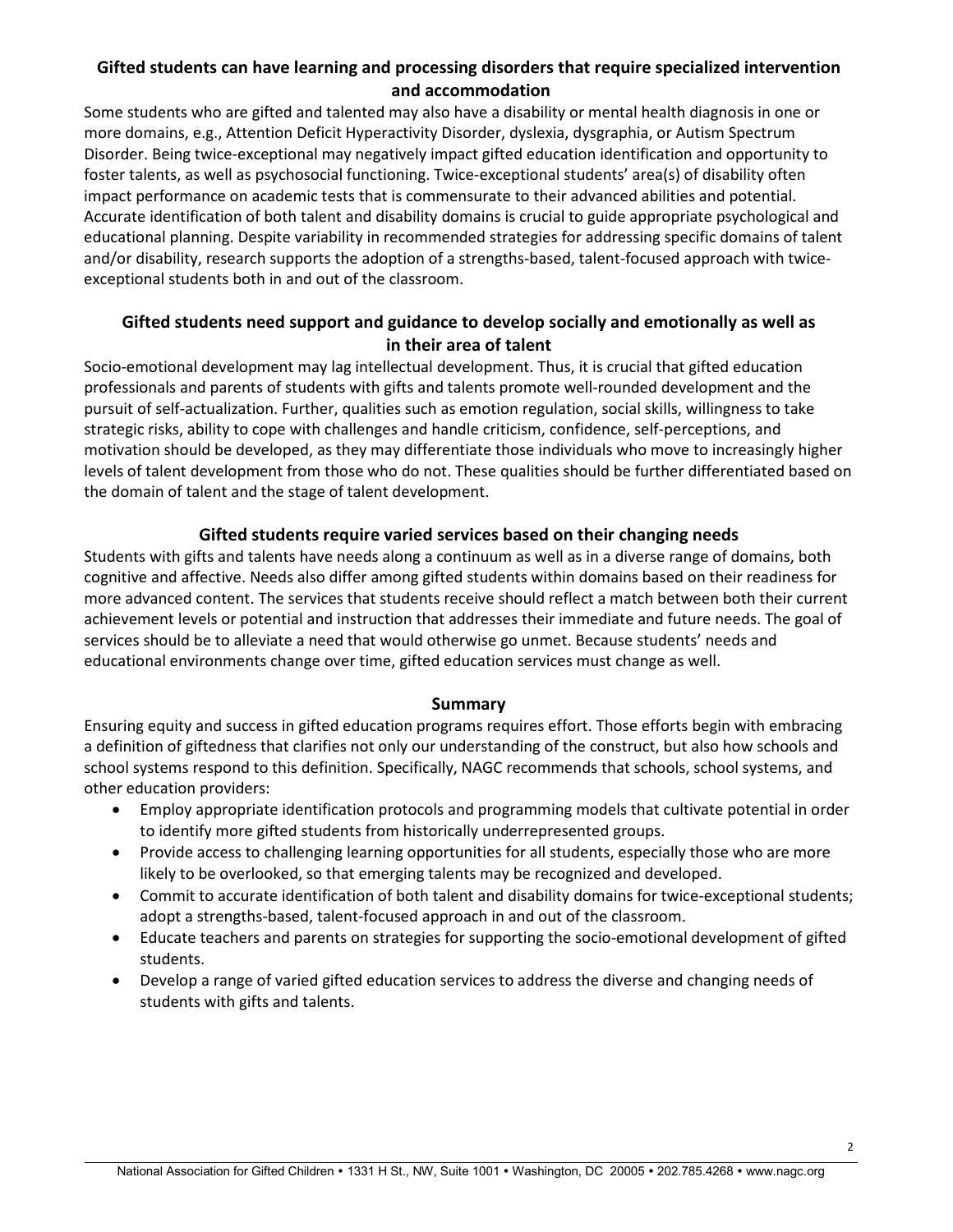#### **Suggested Resources**

#### **Diverse Populations**

- Card, D., & Giuliano, L. (2015). *Can universal screening increase the representation of low income and minority students in gifted education?* (No. 21519).
- Ford, D. (2013). *Recruiting and retaining culturally different students in gifted education.* Waco, TX: Prufrock Press.
- Grissom, M., & Redding, C. (2016). Discretion and disproportionality: Explaining the underrepresentation of high-achieving students of color in gifted programs.
- Mule, L. W. (2010). *Teacher education, diversity, and community engagement in liberal arts colleges.* Lanham, MD: Rowman & Littlefield.
- Olszewski-Kubilius, P., & Steenbergen-Hu, S. (2017). Blending research-based practices and practiceembedded research: Project Excite closes achievement and excellence gaps for underrepresented gifted minority students. *Gifted Child Quarterly*, *61*, 202-209.
- Trotman Scott, M. (2016). About F.A.C.E.: Increasing the identification of African American males with dual exceptionalities. *Journal of African American Males in Education, 7*(1), 98-117.
- Worrell, F. C., Subotnik, R. F., Olszewski-Kubilius, P., & Dixson, D. D. (2019). Gifted students. *Annual Review of Psychology, 70*, 551-576.

#### **Adverse Developmental Effects**

- Henfield, M. S., Woo, H., & Bang, N. M. (2017). Gifted ethnic minority students and academic achievement: A meta-analysis. *Gifted Child Quarterly*, *61*, 3-19.
- Olszewski-Kubilius, P., & Corwith, S. (2018). Poverty, academic achievement, and giftedness: A literature review. *Gifted Child Quarterly, 62*, 37-55.
- Plucker, J. A., Hardesty, J., & Burroughs, N. (2013). *Talent on the sidelines. Excellence gaps and America's persistent talent underclass*. Storrs: University of Connecticut, Center for Education Policy Analyses.
- Steenbergen-Hu, S., Makel, M. C., & Olszewski-Kubilius, P. (2016). What one hundred years of research says about the effects of ability grouping and acceleration on K–12 students' academic achievement: Findings of two second-order meta-analyses. *Review of Educational Research*, *86*, 849-899.
- Woo, H., Bang, N. M., Cauley, B., & Choi, N. (2017). A meta-analysis: School-based intervention programs targeting psychosocial factors for gifted racial/ethnic minority students. *Journal for the Education of the Gifted*, *40*, 199–219.
- Wyner, J. S., Bridgeland, J. M., & Dilulio, Jr., J. J. (2007). *Achievement trap: How America is failing millions of high-achieving students from lower-income families*. Lansdowne, VA: Jack Kent Cooke Foundation.
- Xiang, Y., Dahlin, M., Cronin, J., Theaker, R., & Durant, S. (2011). *Do high flyers maintain their altitude? Performance trends of top students.* Washington, DC: Fordham Institute.

#### **Learning/Processing Disorders**

- Baum, S. M., Schader, R. M., & Hébert, T. P. (2014). Through a different lens: Reflecting on a strengths-based, talent-focused approach for twice-exceptional learners. *Gifted Child Quarterly*, *58*, 311-327.
- Ferri, B. A., Gregg, N., & Heggoy, S. J. (1997). Profiles of college students demonstrating learning disabilities with and without giftedness. *Journal of Learning Disabilities, 30*, 552-559.
- Foley-Nicpon, M., Allmon, A., Sieck, B., & Stinson, R. D. (2011). Empirical investigation of twice-exceptionality: Where have we been and where are we going? *Gifted Child Quarterly*, *55*, 3-17.
- Foley-Nicpon, M., Assouline, S. G., & Stinson, R. D. (2012). Cognitive and academic distinctions between gifted students with autism and Asperger syndrome. *Gifted Child Quarterly*, *56*, 77-89.